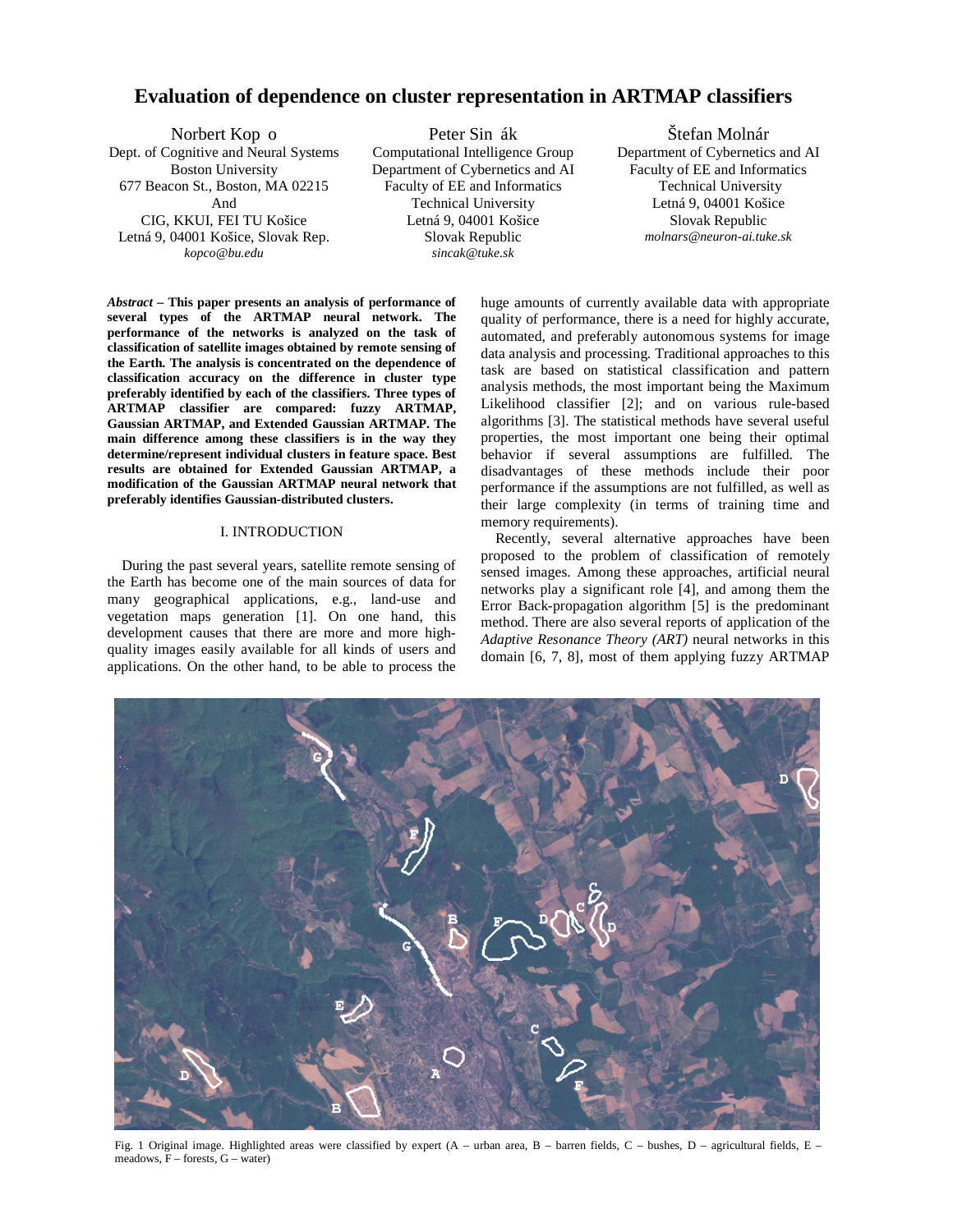neural network. In [7], the authors report results of comparative analysis of ARTMAP, fuzzy ARTMAP, and Gaussian ARTMAP neural networks, when applied to the classification of remotely sensed imagery. The present article is a continuation of that study, introducing a new class of ARTMAP neural networks, called Extended Gaussian ARTMAP networks, and comparing the performance of this neural network to the performance of the previously analyzed systems. In this comparison the goal is to answer the question of "What is the best assumption about distribution of remotely sensed data," distinguishing between hyper-rectangle data clusters preferred by fuzzy ARTMAP, zero-covariance Gaussiandistributed data preferred by Gaussian ARTMAP, and

TABLE I CLASSES DEFINED IN THE IMAGE

| Urban Area<br><b>Barren Fields</b><br>в<br>C<br><b>Bushes</b><br><b>Agricultural Fields</b><br>D<br>Meadows<br>E<br>F<br><b>Forests</b><br>G<br>Water | Class | Label |
|-------------------------------------------------------------------------------------------------------------------------------------------------------|-------|-------|
|                                                                                                                                                       |       |       |
|                                                                                                                                                       |       |       |
|                                                                                                                                                       |       |       |
|                                                                                                                                                       |       |       |
|                                                                                                                                                       |       |       |
|                                                                                                                                                       |       |       |
|                                                                                                                                                       |       |       |

arbitrary Gaussian distributions preferred by Extended Gaussian ARTMAP.

The data for this study come from a Landsat Thematic Mapper image of the city of Košice in Eastern Slovakia. The whole image consists of 368,125 7-dimensional pixels, out of which an expert assigned 6,331 pixels into seven thematic categories, shown in TABLE I. The regions of the image included into the training and testing data set are shown in Fig. 1.

#### II. ARTMAP NEURAL NETWORKS

ARTMAP neural networks belong to the class of neural networks called Adaptive Resonance Theory (ART), a theory of cognitive information processing in human brain [9]. Based on this theory, a whole family of neural network algorithms was developed. These neural networks were shown to give a very good performance in applications<br>involving clustering, classification, and pattern involving clustering, classification, and pattern recognition. When compared to statistical and other neuralnetwork-based clustering/classification algorithms, these networks usually obtain very good classification accuracy, while securing proven stability and high level of compression in the system.

An overview of the process of development of ARTMAP neural networks can be found in [8]. From the point of view of this study, the currently available ARTMAP classification systems can be divided into two groups. First, systems based on (or systems that are a modification of) fuzzy ARTMAP algorithm (e.g., ARTMAP-IC, ART-EMAP, etc., see [10]). All these systems share the property that they prefer data clusters distributed into hyper-rectangles in feature space. In these systems the basic properties of the original ARTMAP design (stability, proven convergence, fast on-line learning) are preserved, but they also have well-known disadvantages, e.g., noise sensitivity and tendency to category proliferation. The other group is based on the Gaussian ARTMAP neural network [11]. In this group of networks, preferably identifying Gaussian-shaped clusters, the stability and fast on-line learning properties of the fuzzy ARTMAP networks is traded for emphasis on ability of the system to generalize and for its decreased sensitivity to noise in the input data.

## III. ANALYZED ARTMAP CLASSIFIERS

Structurally, every ARTMAP network (fuzzy ARTMAP or Gaussian ARTMAP) can be divided into two parts. The first part, represented by an ART module, dynamically generates units, each identifying a single data cluster in feature space. This part can be used autonomously for cluster analysis of a given data set. The second part serves to identify each of the clusters found in the data with one of the classes defined on the data set.

A detailed description of fuzzy ARTMAP (FA), first of the algorithms analyzed in this study, can be found in many previously published studies. For a description directly related to processing of data from remote sensing, the reader is referred to publications [6, 7, and 8]. From the point of view of this study, the most important property of this system is that the subsystem identifying clusters in feature space preferably identifies the clusters in which patterns are distributed as hyper-rectangles.

The second algorithm, Gaussian ARTMAP (GA), is described in detail, e.g., in [7 and 11]. Its main feature is that it preferably identifies clusters with Gaussian distribution, in which the co-variance (off-diagonal) coefficients in the co-variance matrix describing the cluster are fixed to zero. This restriction was imposed on the Gaussian ARTMAP system for computational purposes, the reason being that with this kind of representation each cluster-identifying node is described by *2\*M+1*  parameters, where *M* is the dimensionality of feature space. This memory requirement is only slightly worse than memory requirements of fuzzy ARTMAP networks (*2\*M*). But it is much lower than that of the Extended Gaussian ARTMAP (as described in the next paragraph).

#### IV. EXTENDED GAUSSIAN ARTMAP

The Extended Gaussian ARTMAP (EGA) was developed independently by the authors of this study, and in [12]. The main difference between this algorithm and the standard Gaussian ARTMAP algorithm is in the way the nodes identifying clusters in feature space are described. In contrast to GA, in EGA each clusteridentifying node *j* (also called a category) is described by a full Gaussian distribution. I.e., each category is defined by an *M*-dimensional vector  $\mu_i$ , describing the mean value in each dimension; by a full *MxM*-dimensional covariance matrix  $\Sigma_i$ , and by a scalar number  $n_i$ , in which the number of patterns coded by a given node is stored. This last number is equivalent to the *a priori* probability of the given category. Thus, to represent an M-dimensional input *I*, each category requires  $M^2 + M + I$  components.

During the process of training, each new pattern is assigned to the cluster where it belongs with the highest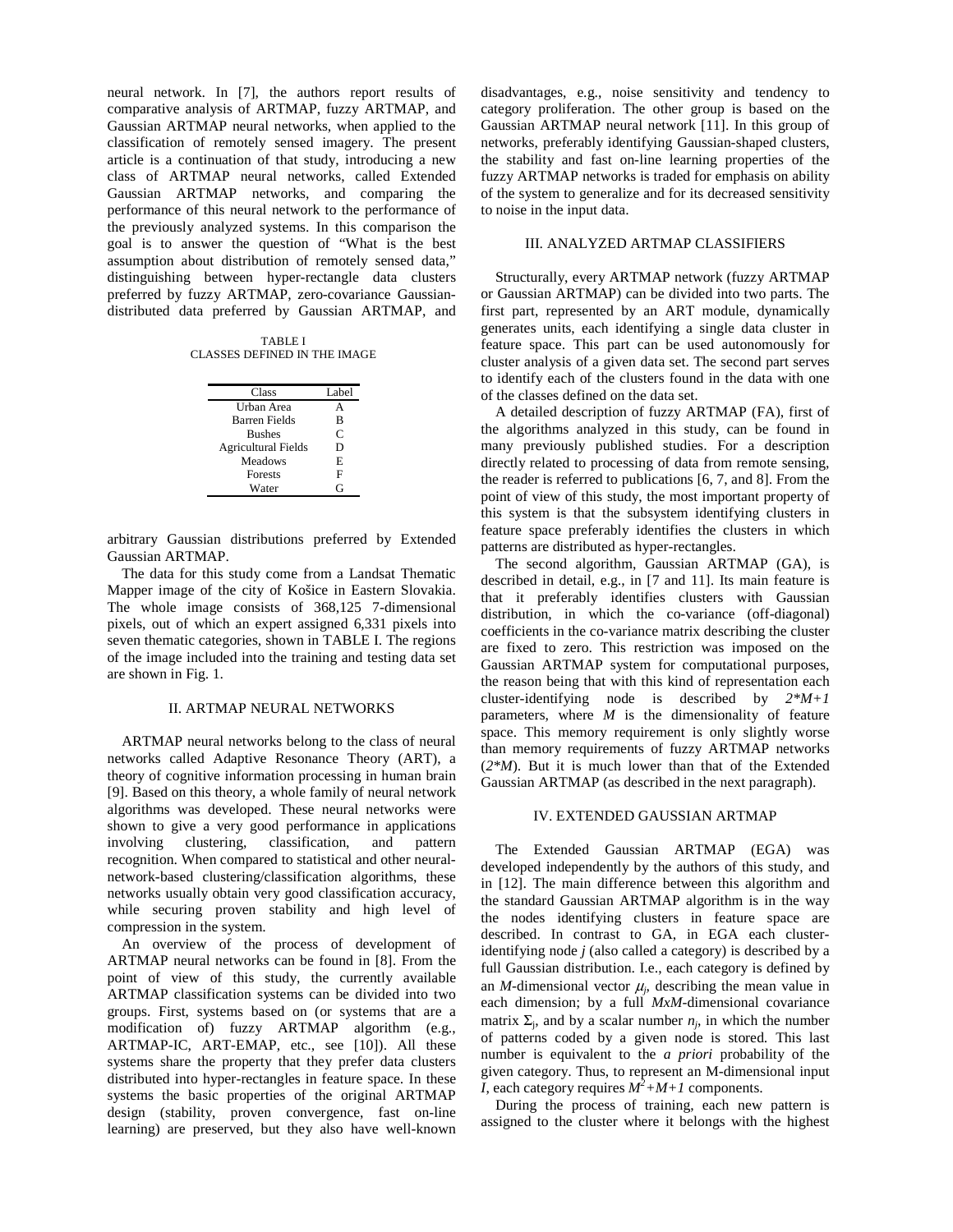probability. This *a posteriori* probability of category *j* given input *I* is defined as:

$$
P(j|I) = \frac{p(I|j)P(j)}{p(I)}.
$$
 (1)

Each category is defined by a fully described (nonseparable) Gaussian distribution, which includes the mean values  $\mu_j$  and co-variance matrices  $\Sigma_j$ , so the conditional density of *I* given category *j* from Eq. 1 is defined as

$$
p(I|j) = \frac{1}{(2\pi)^{\frac{M}{2}} |\Sigma_j|^{\frac{1}{2}}} \exp\left[-\frac{1}{2}(I - \mu_j) \Sigma_j^{-1} (I - \mu_j)\right]
$$
 (2)

where  $\mathcal{Z}^1$  is inversion of the co-variance matrix and  $|\mathcal{Z}/i\mathbf{s}|$ the determinant of the co-variance matrix. The *a priori* probability of category *j* in Eq. 1 is

$$
P(j) = \frac{n_j}{\sum_{j=1}^{N} n_j} \tag{3}
$$

where N is the number of categories.

For each new training pattern the winning category is determined by first computing the Bayes discrimination function [13] for each category *j*, based on Eqs. 1-3:

$$
g_j(I) = \log \left( (2\pi)^{\frac{M}{2}} P(I | j) P(j) \right) =
$$
  
=  $-\frac{1}{2} \Big[ (I - \mu_j)' \Sigma_j^{-1} (I - \mu_j) \Big] - \frac{1}{2} \log |\Sigma_j| + \log(P(j)) \quad (4)$ 

and then determining the non-reset category with the highest value of the discrimination function:

$$
J = \arg \max_{j} (g_j(I))
$$
 (5)

which represents the category to which a given pattern belongs with the highest probability. In all ART network there is a criterion of degree of *match* between a given input and the proposed category *J*. In EGA (similarly to GA) this *match* criterion is defined by first computing the measure of *match*:

$$
g_j(I) = \log \left( (2\pi)^{\frac{M}{2}} P(I|j) \right) =
$$
  
=  $-\frac{1}{2} \Big[ (I - \mu_j) \Sigma_j^{-1} (I - \mu_j) \Big] - \frac{1}{2} \log |\Sigma_j| =$   
=  $g_j(I) - \log(P(I))$ . (6)

and then comparing this value to a *vigilance* parameter ρ. If the condition

$$
g_J(I) > \rho \tag{7}
$$

holds, the state of *resonance* occurs. If condition 7 does not hold, the node *J* is reset and a new winner is determined by Eq. 5. Finally, the class *K* predicted by category *J* is determined

$$
K = \Omega(J) \tag{8}
$$

where  $\Omega$  ) maps category *J* to its predicted class *K*. If the predicted class *K* is the correct one for a given input pattern, then the parameters of the winning category *J* are updated. Otherwise, a *match tracking* occurs. This mechanism is implemented by a temporary increase of the value of the *vigilance* parameter  $\rho$  to a value which forces the system to reset the current winner and thus to a choice of a new winner. The value of the vigilance parameter  $\rho$  is increased to a value of

$$
\rho = g_J(I) \quad (9)
$$

and it is reset to its original value only after a new pattern has been presented.

Once a category has been found which correctly predicts the class to which the current input pattern belongs, the parameters of this category are updated according to the following equations

$$
n_j^{new} = n_j^{old} + 1
$$
  
\n
$$
\mu_j^{new} = (1 - (n_j^{old})^{-1})\mu_j^{old} + (n_j^{old})^{-1}I
$$
  
\n
$$
\Sigma_{jk,l}^{new} = (n_j^{new})^{-1} (n_j^{old} \Sigma_{jk,l}^{old} + n_j^{old} \mu_{jk}^{old} \mu_{jl}^{old} + I_k I_l) -
$$
  
\n
$$
- (n_j^{new})^{-2} (n_j^{old} \mu_{jk}^{old} + I_k) (n_j^{old} \mu_{jl}^{old} + I_l)
$$
\n(10)

Each newly created category is in the first step of the training algorithm initialized. Its mean values  $\mu_i$  are set to the values of the present input *I*, and its co-variance matrix  $\sum_j$  is set to the values of  $\gamma^2 E$ , where  $\gamma^2$  is the initial variance and *E* is a diagonal matrix.

During testing, the EGA behaves the same way as during the training stage most of the time. It follows exactly Eqs. 4-7. The difference between training and testing is only in the method of determination of the class, to which an unknown testing pattern is assigned. Here, similarly to the GA algorithm, the unknown pattern is assigned to the class with the highest cumulative probability over the whole network, defined by

$$
K = \arg \max_{k} \left( \sum_{j \in \Omega^{-1}(k)} \exp(g_j(I)) \right) \tag{11}
$$

where  $\Omega^{1}(k)$  defines the set of categories *j* mapped to the output class *k*.

The different ways of mapping of the winning category *J* to an output class *K*, described in Eqs. 8 and 11, are equivalent in that either of them can be used during the training and/or during the testing phase. In the present simulations, these equations were used as described above.

The final mechanism for improvement of classification performance, used in most ARTMAP neural networks, is the *voting* strategy. This strategy consists in training several independent neural networks on the same training set with the training patterns presented to each network in a different order. Then, in the testing phase, an unknown pattern is presented to each of the networks and the decision of each of these networks contributes a vote to the final decision of the system concerning the output class for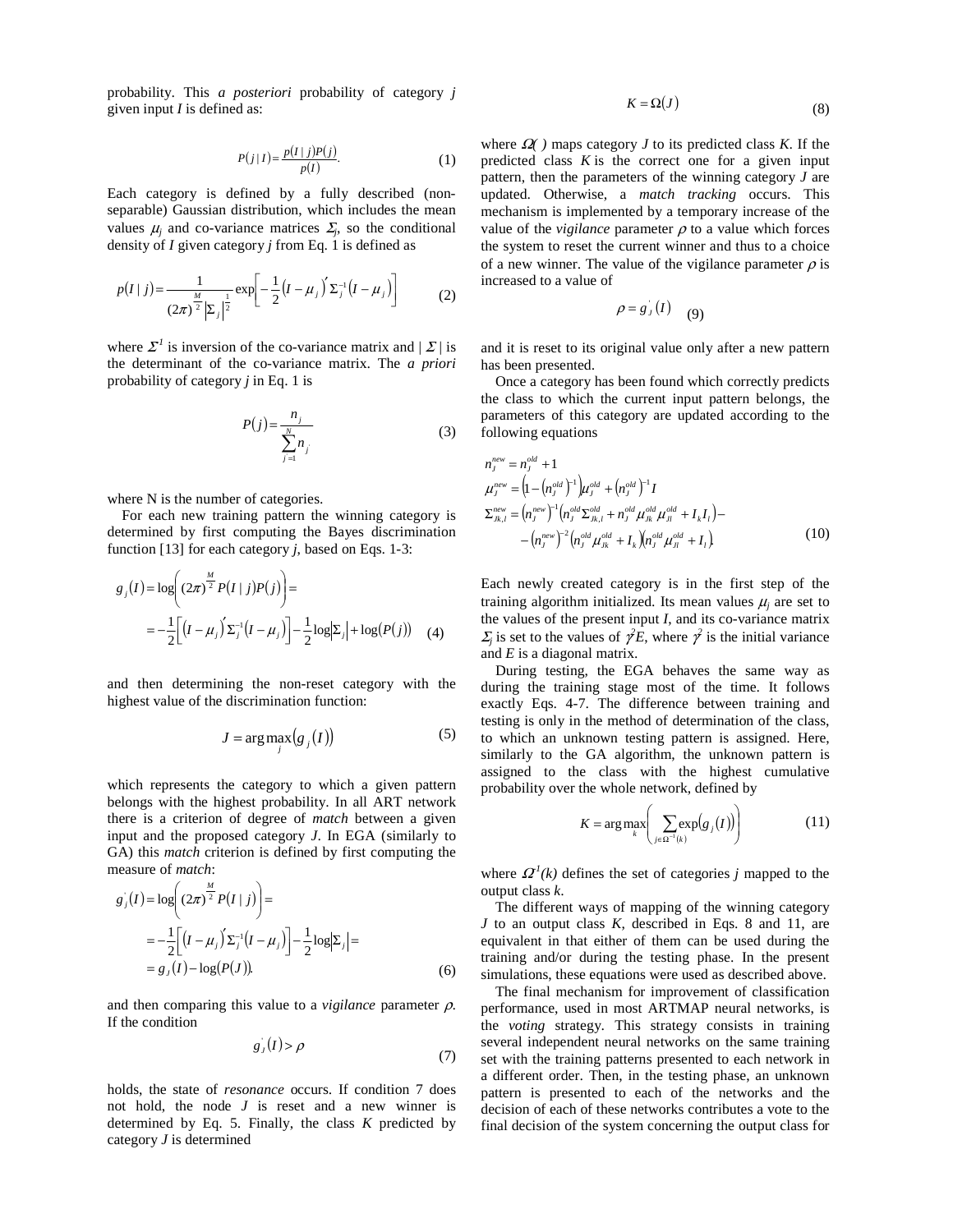a given input pattern. In GA and EGA, this strategy is usually implemented as follows

$$
K = \arg \max_{k} \left( \sum_{v=1}^{V} \sum_{j \in \Omega_v^{-1}(k)} \exp(g_{v,j}(I)) \right) \tag{12}
$$

where V is the number of the EGA networks participating in the *voting*. Eq. 12 does not define the only possible method of *voting* in GA networks, but this is the way *voting* was implemented in the following simulations.

#### V. SIMULATIONS

The goal in the present simulations was to compare the three classification methods (fuzzy ARTMAP, Gaussian ARTMAP, and Extended Gaussian ARTMAP) in terms of their classification accuracy achieved on the image data from remote sensing of the Earth. The results should suggest the most suitable method of cluster identification for the image data used here. Another goal is to present the Extended Gaussian ARTMAP as a new method for classification of remotely sensed data.

The data set, described in SECTION I, was split into two equal-sized subsets, the training and the testing set. Five permutations of the training set were generated to analyze the sensitivity of the examined systems to the ordering of the data, and to evaluate the usefulness of the *voting* strategy for improvement of classification accuracy in these systems.

All the simulations were run with the following values of the network parameters, obtained by a simple crossvalidation technique ( $\rho$  - baseline vigilance/ similarity,  $\beta$  learning rate, and  $\gamma$ - initial std. deviation in GA and EGA): FA ( $\rho = 0.8$ ,  $\beta = 1$ ), GA ( $\rho = 0.0$ ,  $\beta = 1$ ,  $\gamma = 0.5$ ), and EGA ( $\rho = 0.0$ ,  $\beta = 1$ ,  $\gamma = 0.5$ ).

## VI. RESULTS AND DISCUSSION

The classification performance of the three analyzed systems is compared in terms of the Weighted Percent of Correctly Classified patterns (weighted PCC, described in [8]) in TABLE II. The table shows the accuracy of

TABLE II PERFORMANCE (IN WEIGHTED PCC) FOR THE THREE COMPARED MATHEDS ON PERMUTATIONS OF THE TRAINING SET AND FOR VOTING

|                                                        | Set #1 Set #2 Set #3 Set #4 Set #5 Voting |  |  |
|--------------------------------------------------------|-------------------------------------------|--|--|
| <b>Fuzzy ARTMAP</b>                                    | 93.72 91.48 90.82 90.82 92.16 93.95       |  |  |
| Gauss. ARTMAP                                          | 93.90 93.57 93.49 94.24 93.09 94.04       |  |  |
| Ext. Gauss. ARTMAP 93.82 94.14 94.14 94.07 93.88 94.23 |                                           |  |  |

classification of the testing set, obtained by each system after training on a permutation of the training set. Also shown is the performance of each system obtained using the *voting* strategy. The results show that the highest classification accuracy is obtained by the Extended Gaussian ARTMAP neural network. This is the case both for training on individual permutations of the training set and for the system using the *voting* strategy. The performance of EGA is only slightly better than that of the GA algorithm, both in simulations with and without *voting*.

However, there is a significant difference in performance of EGA (or GA) when compared to the performance of the fuzzy ARTMAP algorithm, especially in the case without voting. The difference among the algorithms is not so significant when *voting* is used. This suggests that, when compared to the other two algorithms, the fuzzy ARTMAP algorithm is much more sensitive to the ordering of the input patterns.

More insight into behavior of the three systems can be obtained by analysis of the confusion matrices shown for FA, GA, and EGA in TABLES III, IV, and V, respectively.

#### TABLE III

CONFUSION MATRIX FOR FUZZY ARTMAP NN WITH VOTING (WEIGHTED PCC = 93.95). EACH ITEM IN THE TABLE GIVES THE PER CENT OF PIXELS FROM A GIVEN ACTUAL CLASS

(COLUMN) CLASSIFIED INTO GIVEN PREDICTED CLASS (ROW). THE TOTAL FOR EACH ACTUAL CLASS (BOTTOM ROW) GIVES

PER CENT OF PATTERNS IN THE TESTING SET THAT BELONG

TO THE CORRESPONDING ACTUAL CLASS. THE TOTAL FOR

EACH PREDICTED CLASS HAS ANALOGOUS MEANING

| Predicted       | <b>Actual Class</b> |       |       |       |        |       |       |        |
|-----------------|---------------------|-------|-------|-------|--------|-------|-------|--------|
| Class           | А                   | в     | C     | D     | E      | F     | G     | Total  |
| $A^*$           | 88.84               | 0.87  | 1.57  | 0.00  | 0.00   | 0.00  | 2.64  | 2.53   |
| B,              | 2.68                | 98.97 | 0.00  | 0.00  | 0.00   | 0.00  | 0.00  | 36.56  |
| $\mathcal{C}^*$ | 5.80                | 0.16  | 79.55 | 0.11  | 0.00   | 2.47  | 3.25  | 5.31   |
| D'              | 0.00                | 0.00  | 0.52  | 96.33 | 0.00   | 8.45  | 0.00  | 28.66  |
| E'              | 0.00                | 0.00  | 2.27  | 0.00  | 100.00 | 0.00  | 0.00  | 6.60   |
| F               | 1.34                | 0.00  | 12.76 | 3.56  | 0.00   | 88.30 | 0.61  | 15.39  |
| $G^*$           | 1.34                | 0.00  | 3.32  | 0.00  | 0.00   | 0.84  | 93.51 | 4.96   |
| Total           | 2.24                | 0.00  | 5.72  | 28.37 | 6.48   | 1539  | 4.93  | 100.00 |

TABLE IV CONFUSION MATRIX FOR GAUSSIAN ARTMAP NN WITH VOTING (WEIGHTED PCC = 94.04). FORMAT OF TABLE AS DESCRIBED IN TABLE III

| Predicted | <b>Actual Class</b> |       |       |       |        |       |       |        |
|-----------|---------------------|-------|-------|-------|--------|-------|-------|--------|
| Class     | А                   | B     | C     | D     | E      | F     | G     | Total  |
| $A^*$     | 91.52               | 0.35  | 1.05  | 0.11  | 0.00   | 0.00  | 1.22  | 2.34   |
| B,        | 0.00                | 99.48 | 0.00  | 0.00  | 0.00   | 0.00  | 0.00  | 36.68  |
| $C^*$     | 5.80                | 0.00  | 87.24 | 0.11  | 0.00   | 4.55  | 4.46  | 6.07   |
| D'        | 1.34                | 0.00  | 0.00  | 97.22 | 0.00   | 7.21  | 0.00  | 28.72  |
| E'        | 0.00                | 0.16  | 0.00  | 0.00  | 100.00 | 0.00  | 0.00  | 6.54   |
| F         | 0.00                | 0.00  | 8.92  | 2.57  | 0.00   | 88.04 | 1.22  | 14.85  |
| $G^*$     | 1.34                | 0.00  | 2.80  | 0.00  | 0.00   | 0.19  | 92.90 | 4.80   |
| Total     | 2.24                | 0.00  | 5.72  | 28.37 | 6.48   | 15.39 | 4.93  | 100.00 |

TABLE V CONFUSION MATRIX FOR EXTENDED GAUSSIAN ARTMAP NN WITH VOTING (WEIGHTED PCC = 94.23). FORMAT OF TABLE AS DESCRIBED IN TABLE III. THE METHOD OF GENERATION OF THIS TABLE WAS DIFFERENT FROM TABLES III AND IV

| Predicted | <b>Actual Class</b> |       |       |       |        |       |       |          |
|-----------|---------------------|-------|-------|-------|--------|-------|-------|----------|
| Class     | А                   | B     | C     | D     | E      | F     | G     | Total    |
| $A^*$     | 88.73               | 0.00  | 5.63  | 1.41  | 1.41   | 1.41  | 1.41  | unavail. |
| B,        | 0.60                | 99.40 | 0.00  | 0.00  | 0.00   | 0.00  | 0.00  | unavail. |
| $\rm C$   | 0.00                | 0.00  | 87.85 | 0.00  | 0.55   | 8.84  | 2.76  | unavail. |
| D'        | 0.00                | 0.00  | 0.00  | 96.21 | 0.00   | 3.79  | 0.00  | unavail. |
| E'        | 0.00                | 0.00  | 0.00  | 0.00  | 100.00 | 0.00  | 0.00  | unavail. |
| F         | 0.00                | 0.00  | 2.46  | 7.39  | 0.00   | 90.14 | 0.00  | unavail. |
| $G^*$     | 0.00                | 0.00  | 3.21  | 0.64  | 0.00   | 0.00  | 96.15 | unavail. |
| Total     | 2.24                | 0.00  | 5.72  | 28.37 | 6.48   | 15.39 | 4.93  | 100.00   |

TABLE V was generated by a method slightly different from TABLES III and IV, so only the values on diagonals are comparable among these tables. Despite this inconsistency, it can be seen from the TABLES that there are significant differences among the systems when their